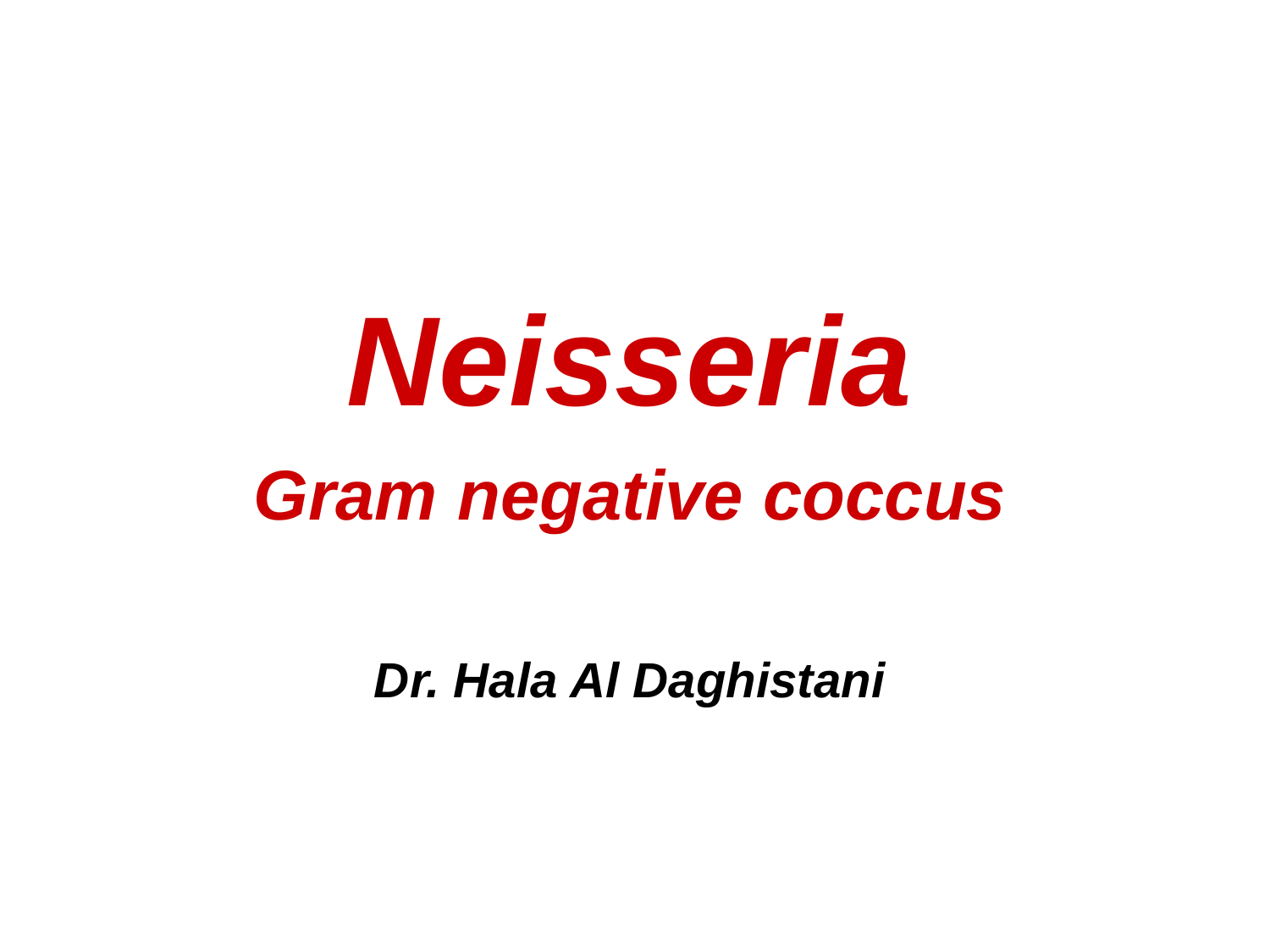# *Important Human Pathogens*

*Neisseria gonorrhoeae*

*Neisseria meningitidis*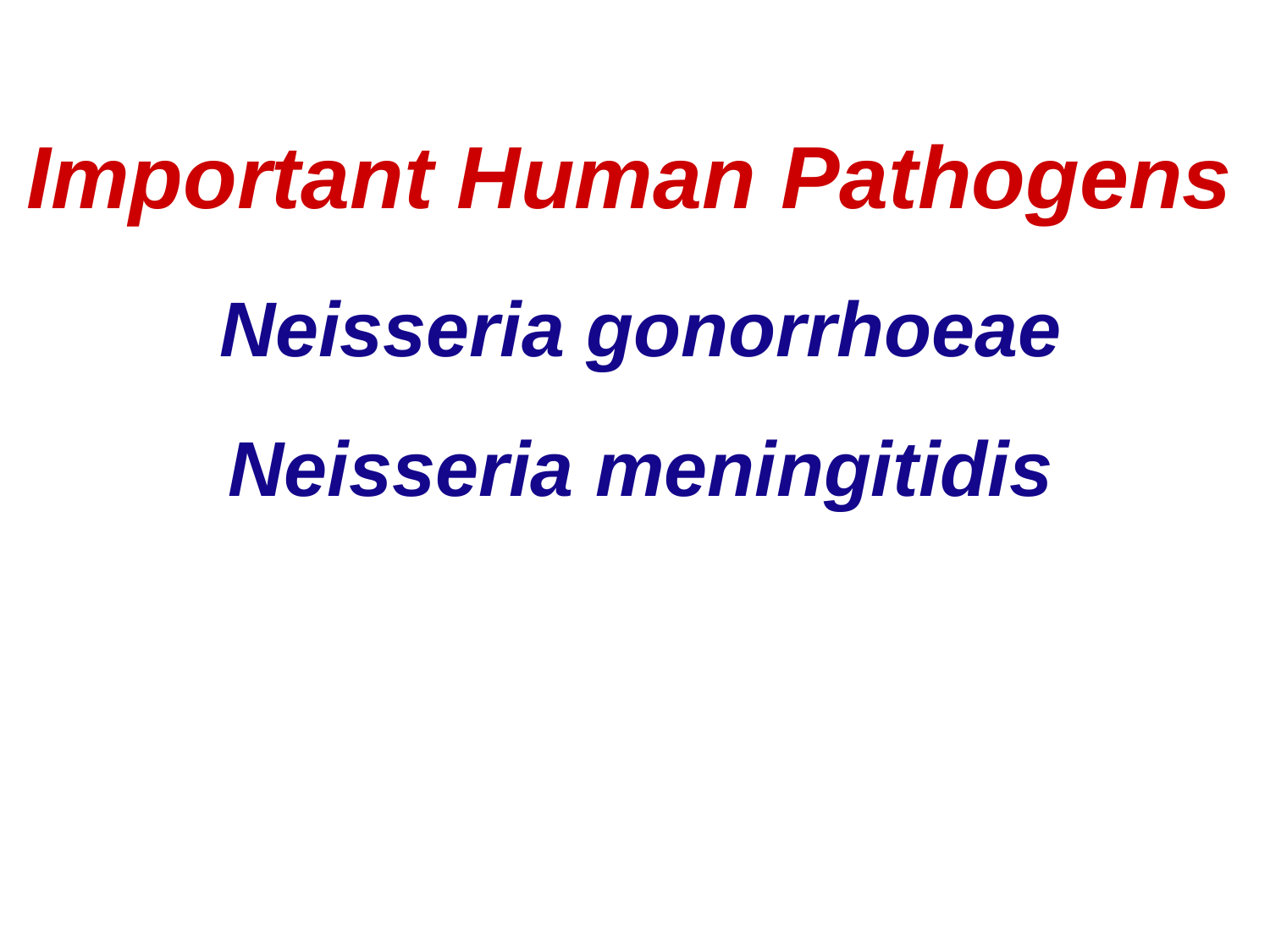# *General Characteristics of Neisseria spp.*

#### **Aerobic**

- **Gram-negative** cocci often arranged in pairs (**diplococci**) with **adjacent sides flattened** (like coffe beans)
- **Oxidase positive**
- Most **catalase positive**
- $\triangleright$  Nonmotile
- $\triangleright$  Acid from oxidation of carbohydrates, not from fermentation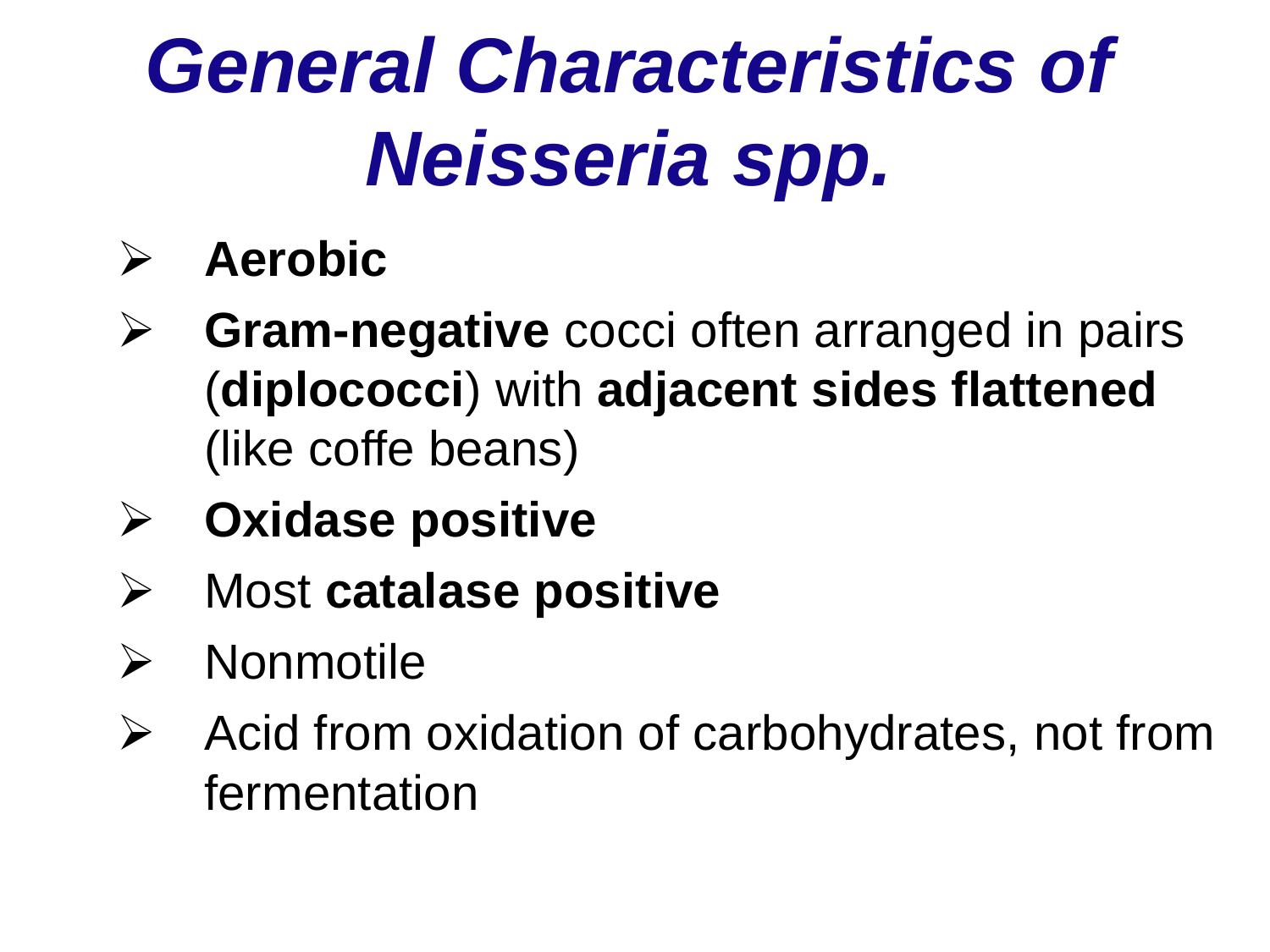# *Neisseria Associated Diseases*

| <b>Organism</b>         | <b>Diseases</b>                                                                                           |
|-------------------------|-----------------------------------------------------------------------------------------------------------|
| N. gonorrhoeae          | Urethritis, cervicitis, salpingitis,<br>pelvic inflammatory disease,<br>proctitis, bacteremia, arthritis, |
| (ophthalmia neonatorum) | conjunctivitis, pharyngitis                                                                               |
| N. meningitidis         | Meningitis, meningoencephalitis<br>bacteremia, pneumonia, arthri                                          |

Other Neisseria species

urethritis Opportunistic infections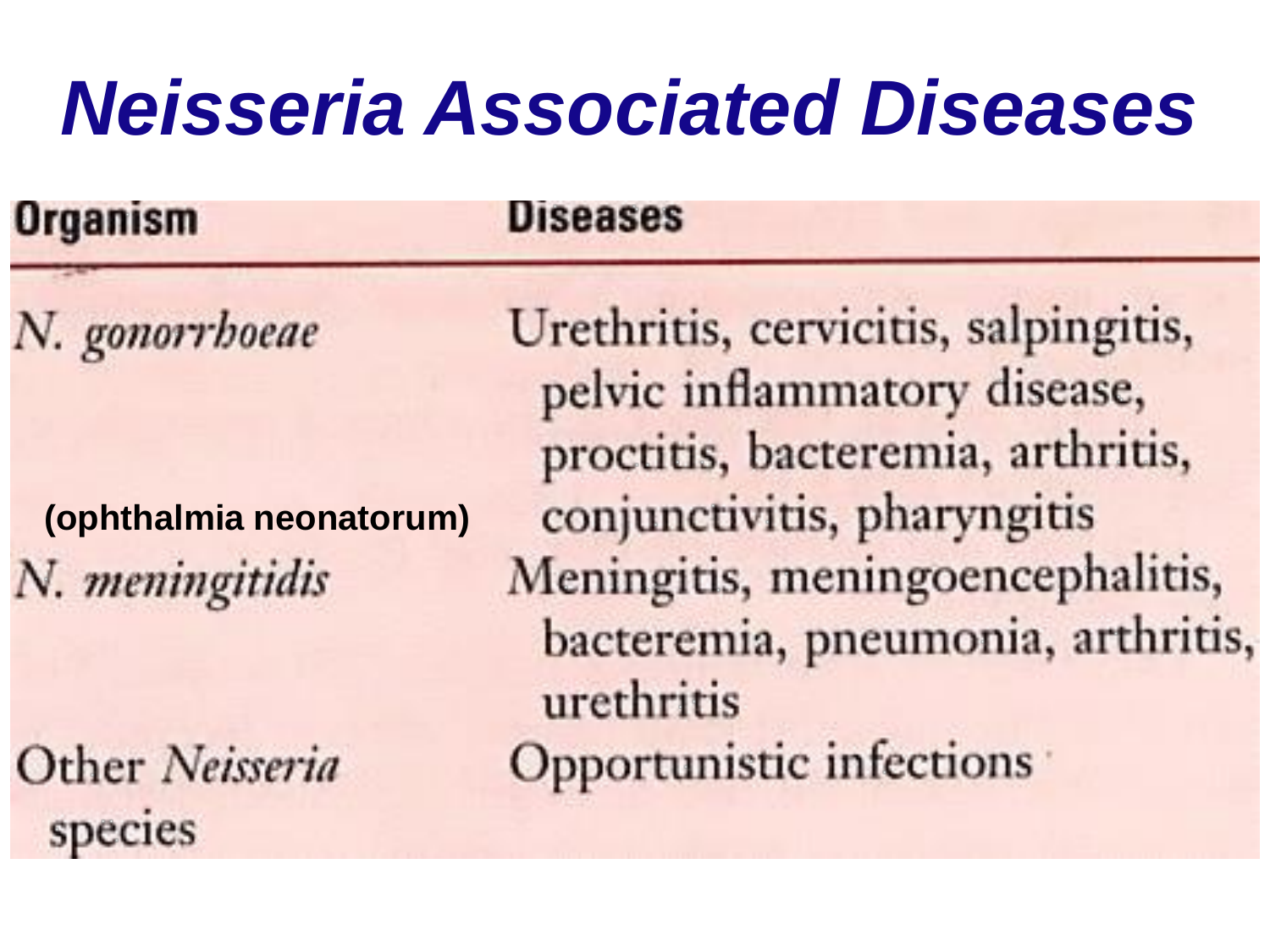# *Neisseria gonorrhoeae*

*(gonococcus)*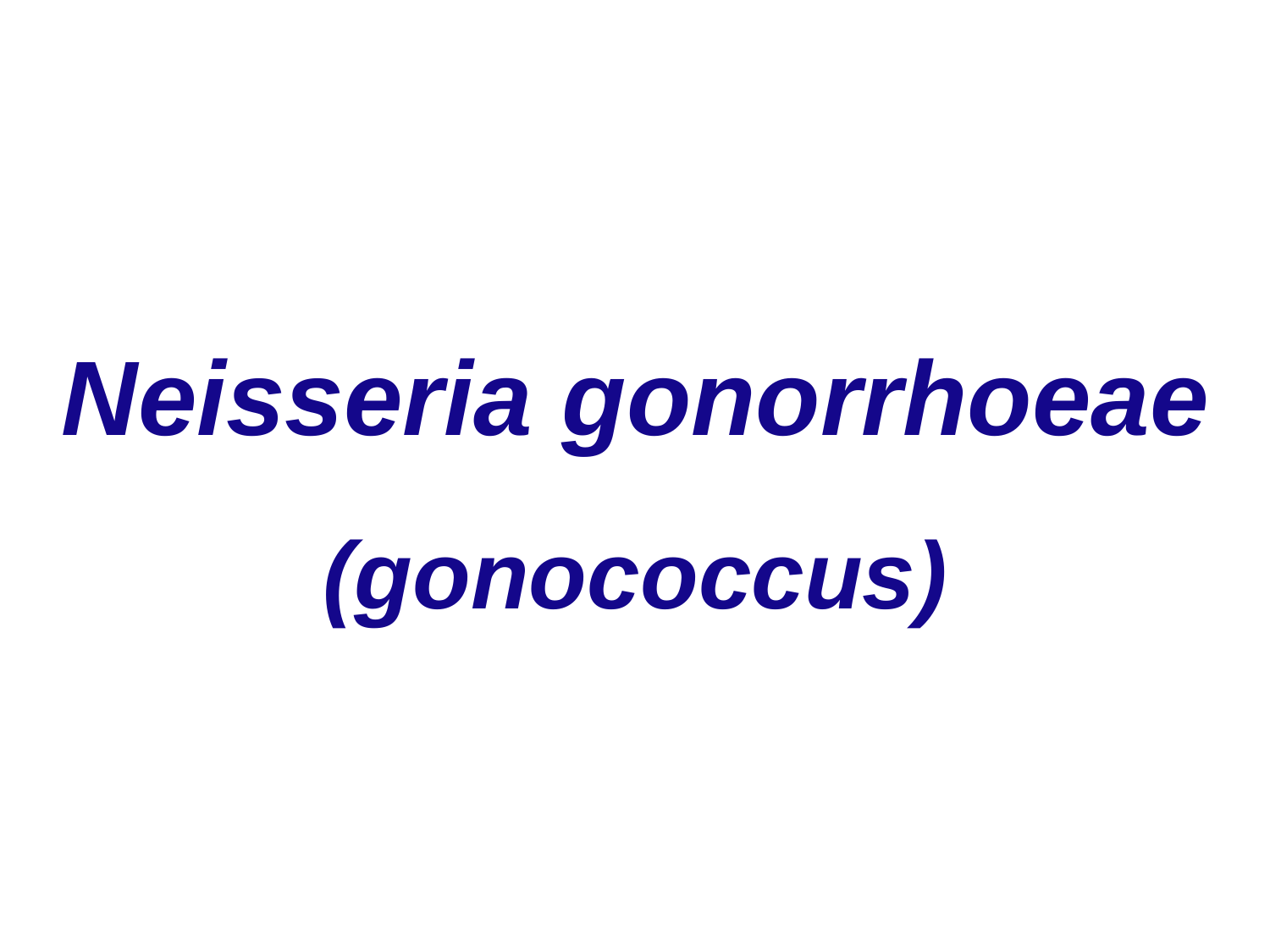## *Neisseria gonorrhoeae*

- **Transmitted by sexual contact**
- **Gram-negative diplococci flattened along the adjoining side**

Requires complex media

- **Fastidious**, **Capnophilic** and **susceptible to cool temperatures, drying and fatty acids**
- **Produce acid from glucose**, **but not from other sugars**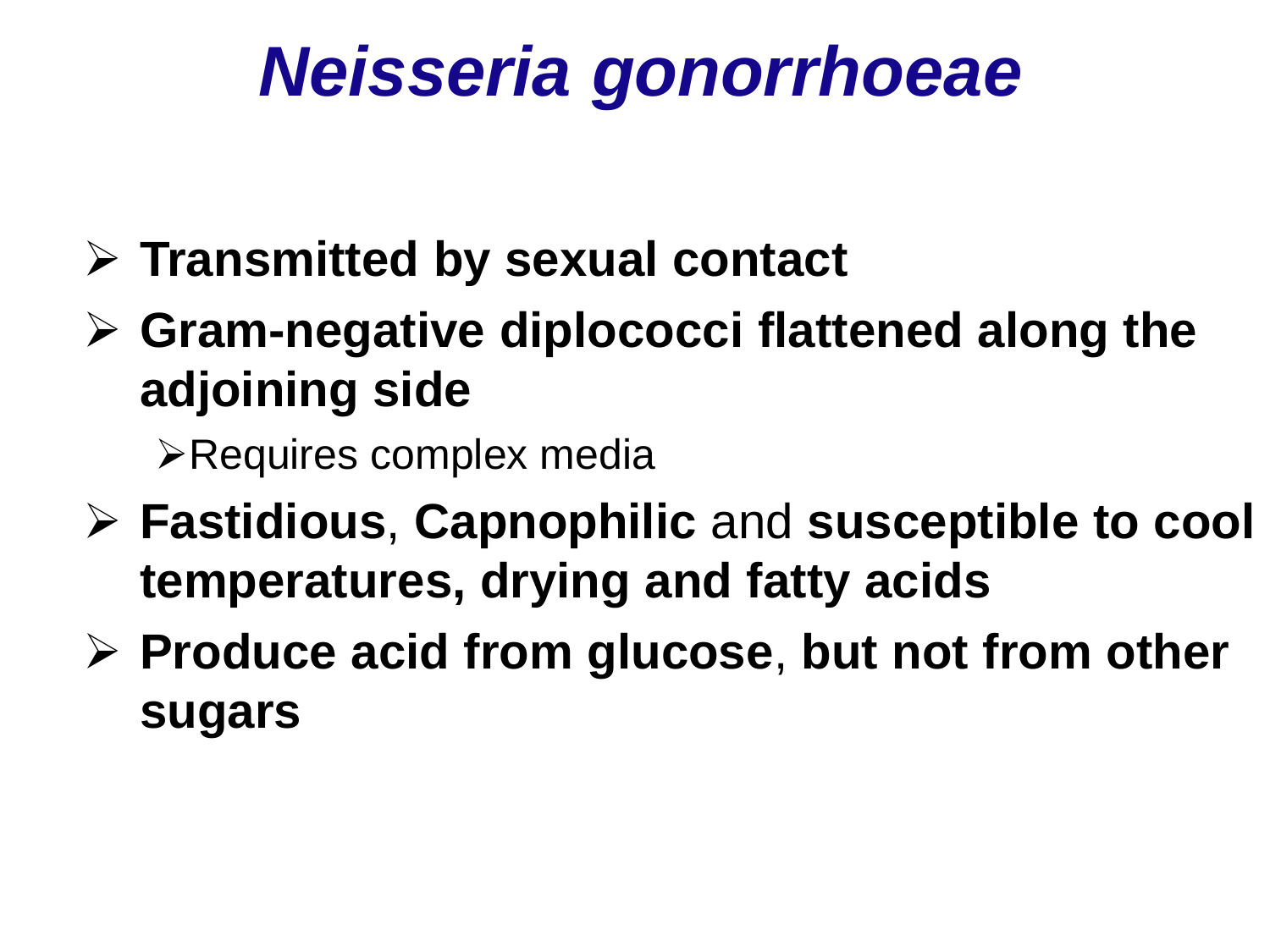### *Neisseria gonorrhoeae in Urethral Exudates*

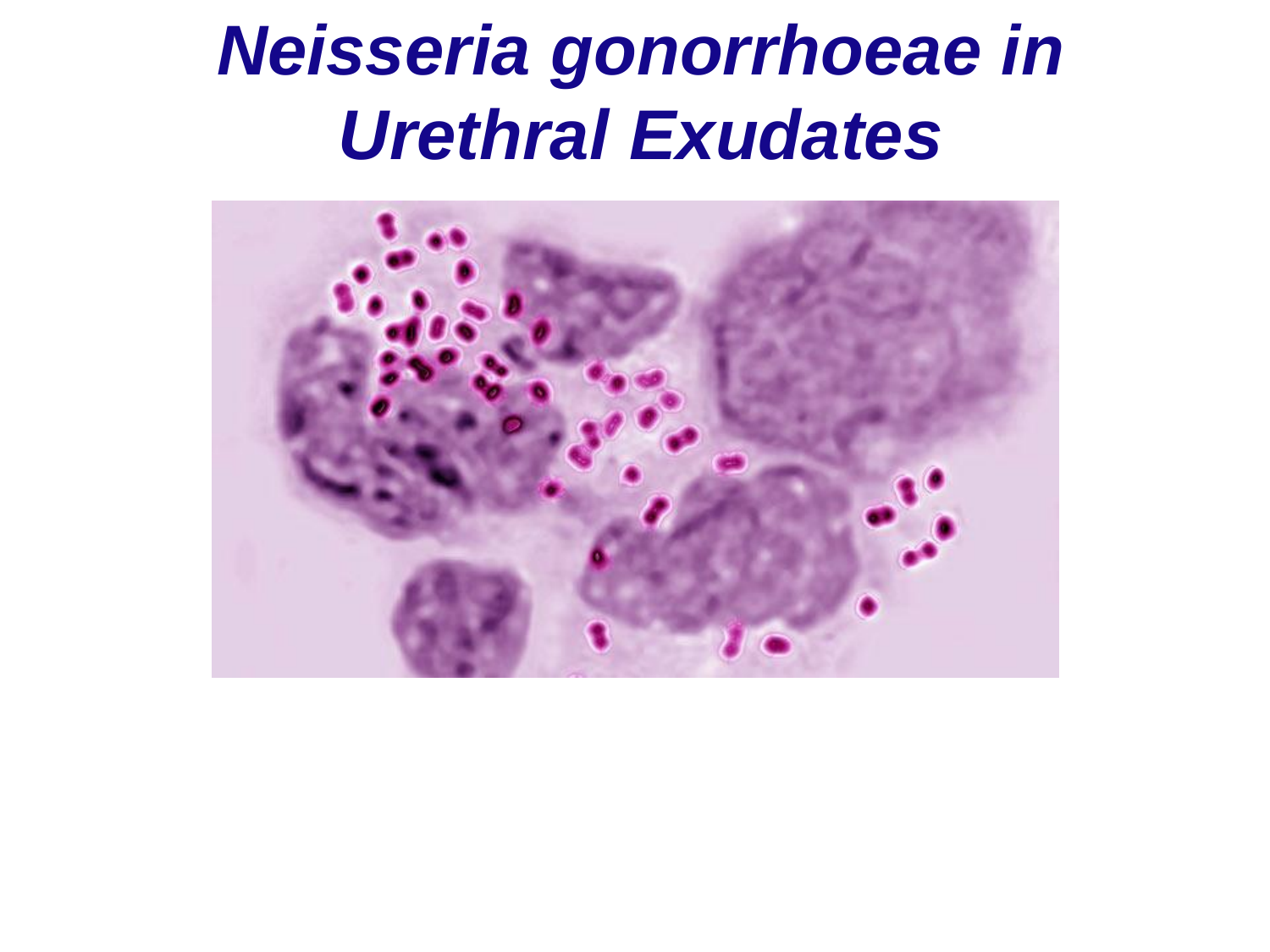# *Epidemiology of Gonorrhea*

- Sexually-transmitted disease
- **Found only in humans**
- Asymptomatic carriage is major reservoir
- Lack of protective immunity and therefore **reinfection**, partly due to **antigenic diversity** of strains
- **≻ Higher risk of disseminated disease in patients with** complement deficiencies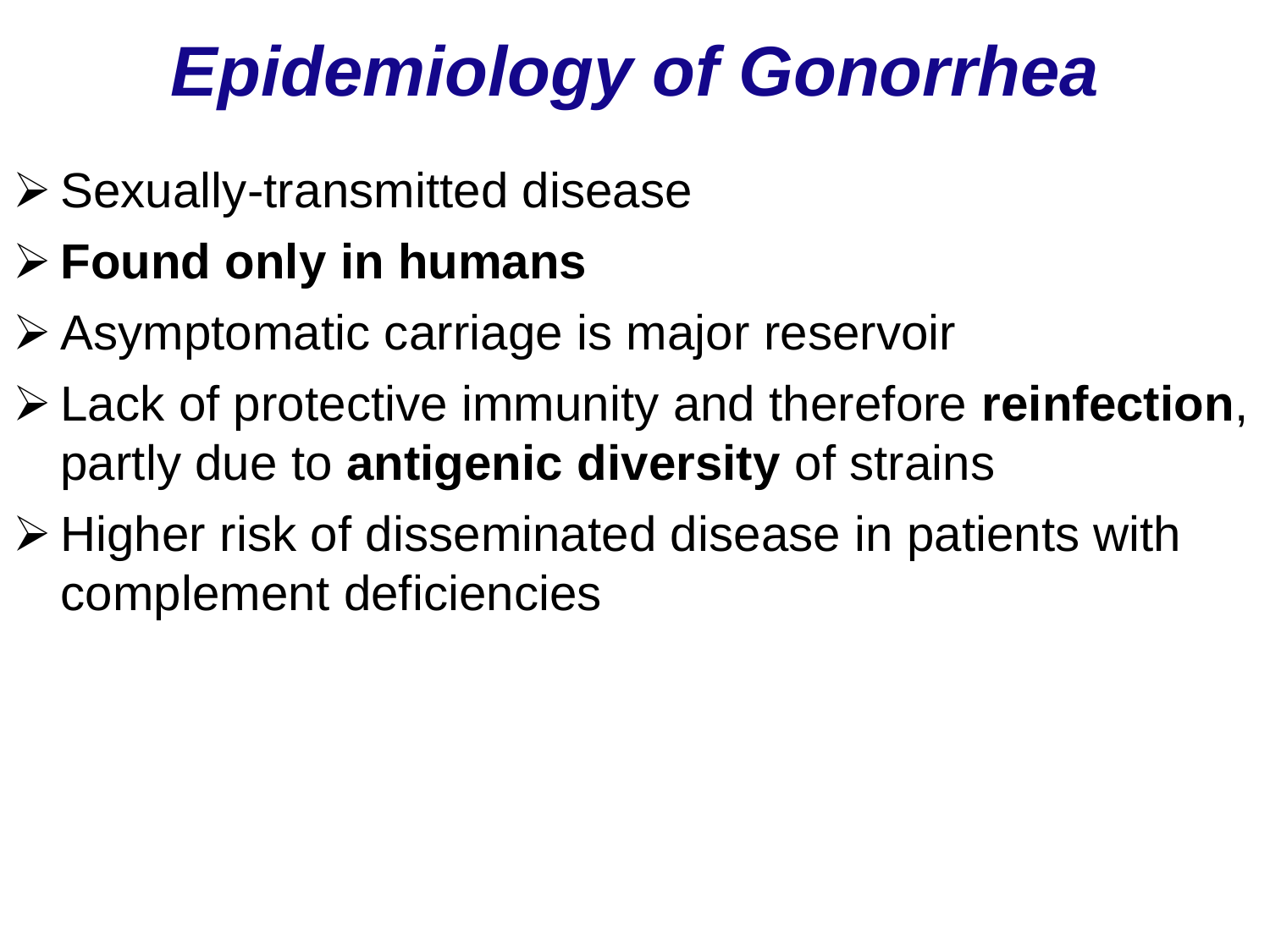### **In MEN Urethritis**; **Epididymitis** *Differences Between Men & Women with Gonorrhea*

- Most infections among men are **acute and symptomatic** with **purulent discharge & dysuria** (painful urination) after 2-5 day incubation period
- $\triangleright$  The two bacterial agents primarily responsible for **urethritis** among men are *N. gonorrhoeae* and *Chlamydia trachomatis*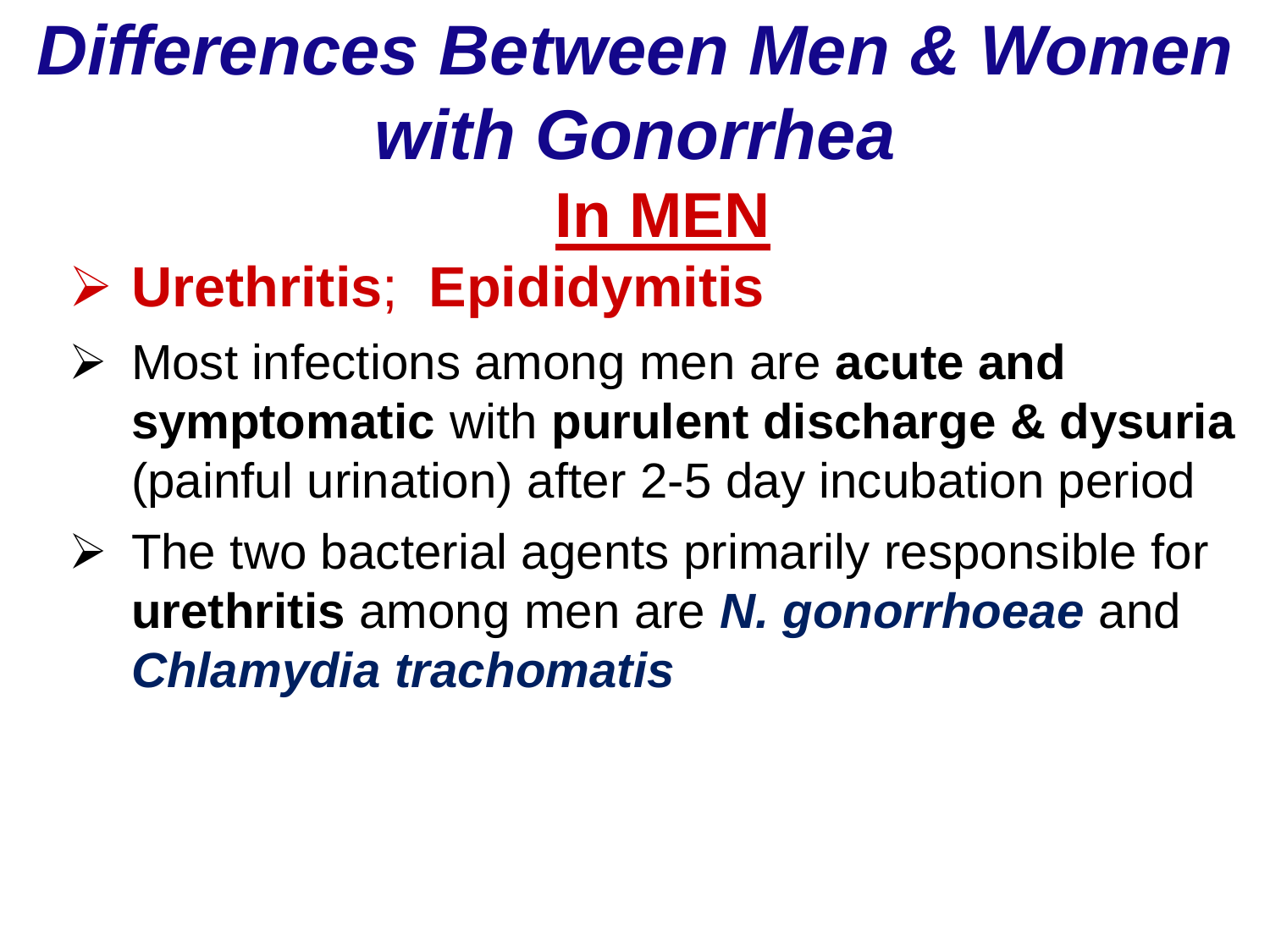## *Differences Between Men & Women with Gonorrhea*  **In WOMEN**

- **Cervicitis**; **Vaginitis**; **Pelvic Inflammatory Disease (PID); Disseminated Gonococcal Infection (DGI)**
- Women often **asymptomatic** or have atypical indications; Often untreated until PID complications develop
- **Pelvic Inflammatory Disease (PID)**
	- May also be asymptomatic, but difficult diagnosis accounts for many false negatives
	- Can cause scarring of fallopian tubes leading to infertility or ectopic pregnancy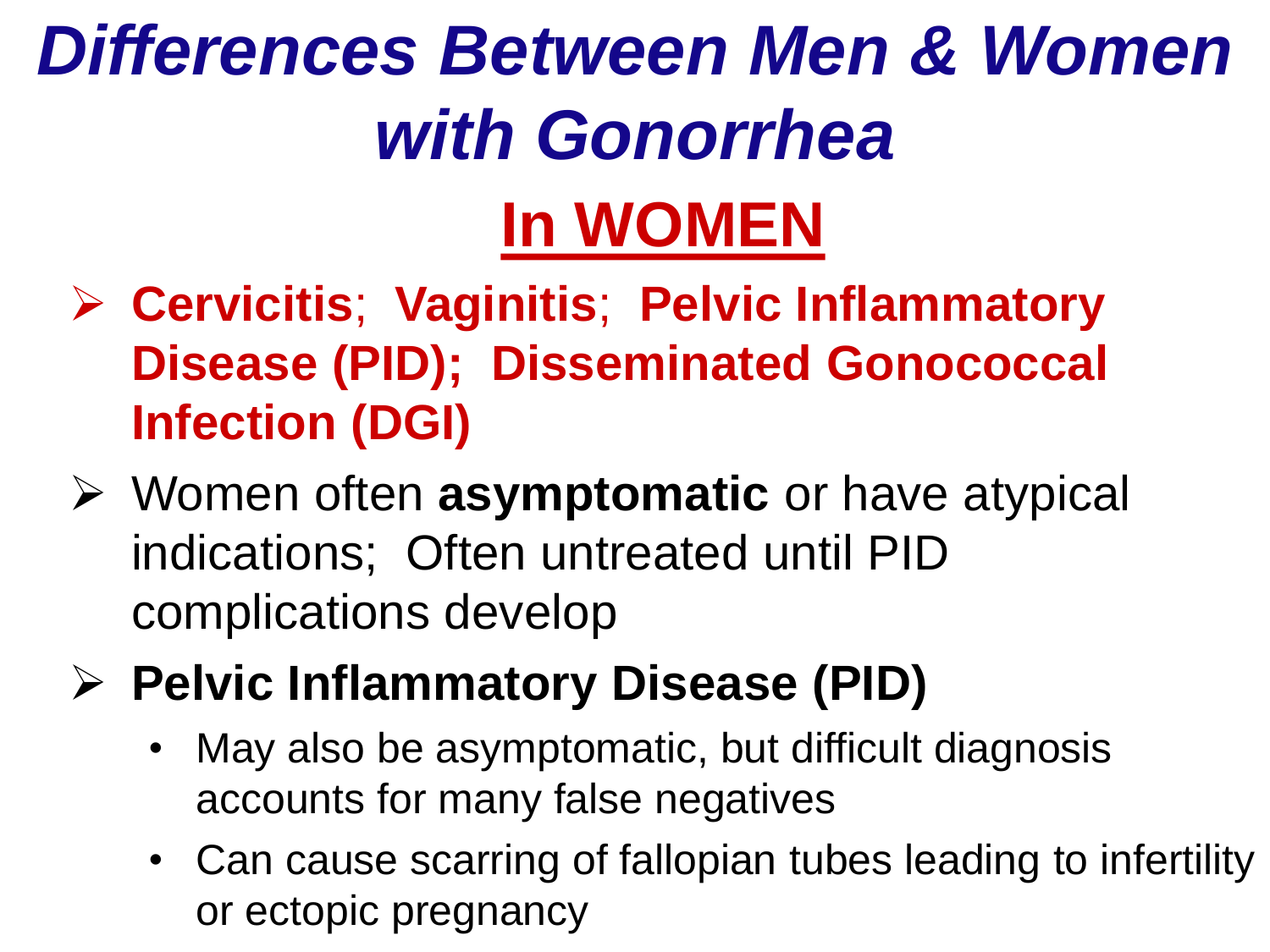#### **Disseminated Gonococcal Infection (DGI):**

- Result of gonococcal bacteremia
- Often skin lesions
- Petechiae (small, purplish, hemorrhagic spots)
- Pustules on extremities
- Arthralgias (pain in joints)
- Tenosynovitis (inflammation of tendon sheath)
- Septic arthritis
- Occasional complications: Hepatitis; Rarely endocarditis or meningitis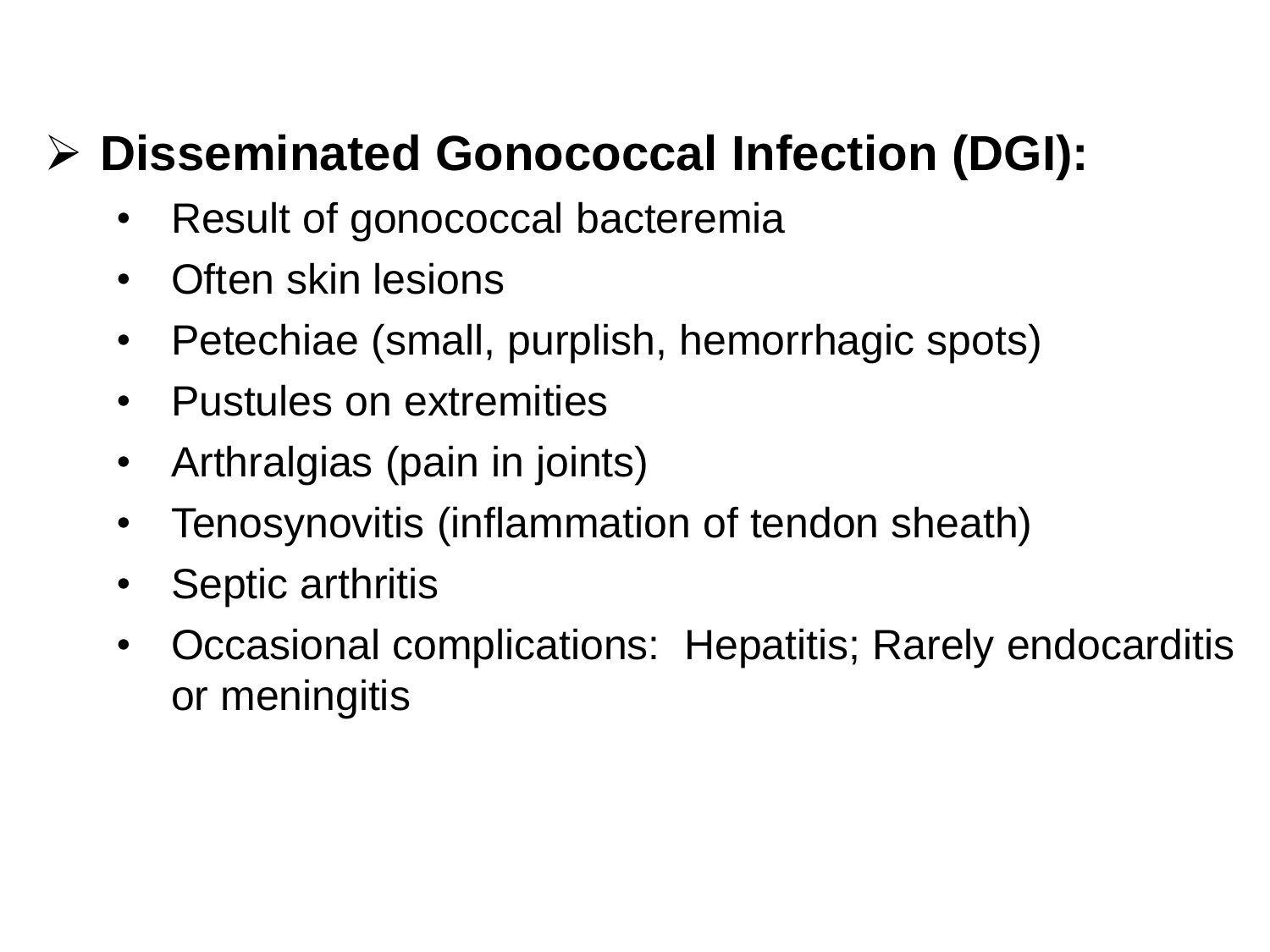#### *Gonorrhea*

| Females                                                                                                                                         | <b>Males</b>                                                                                                    |
|-------------------------------------------------------------------------------------------------------------------------------------------------|-----------------------------------------------------------------------------------------------------------------|
| 50% risk of infection after single exposure                                                                                                     | 20% risk of infection after single<br>exposure                                                                  |
| Asymptomatic infections frequently not<br>diagnosed                                                                                             | Most initially symptomatic (95%<br>acute)                                                                       |
| Major reservoir is asymptomatic carriage in<br>females                                                                                          | Major reservoir is asymptomatic<br>carriage in females                                                          |
| Genital infection include cervix (cervicitis),<br>but vagina, urethra, rectum can be colonized                                                  | <b>Genital infection generally</b><br>restricted to urethra (urethritis)<br>with purulent discharge and dysuria |
| Ascending infections in 10-20% including<br>salpingitis, tubo-ovarian abscesses, pelvic<br>inflammatory disease (PID), can lead to<br>sterility | Rare complications may include<br>epididymitis, prostatitis, and<br>periurethral abscesses                      |
| Disseminated infections more common,<br>including septicemia, infection of skin and<br>joints (1-3%)                                            | Disseminated infections are very<br>rare                                                                        |
| Can infect infant at delivery (conjunctivitis,<br>opthalmia neonatorum)                                                                         | More common in homosexual men                                                                                   |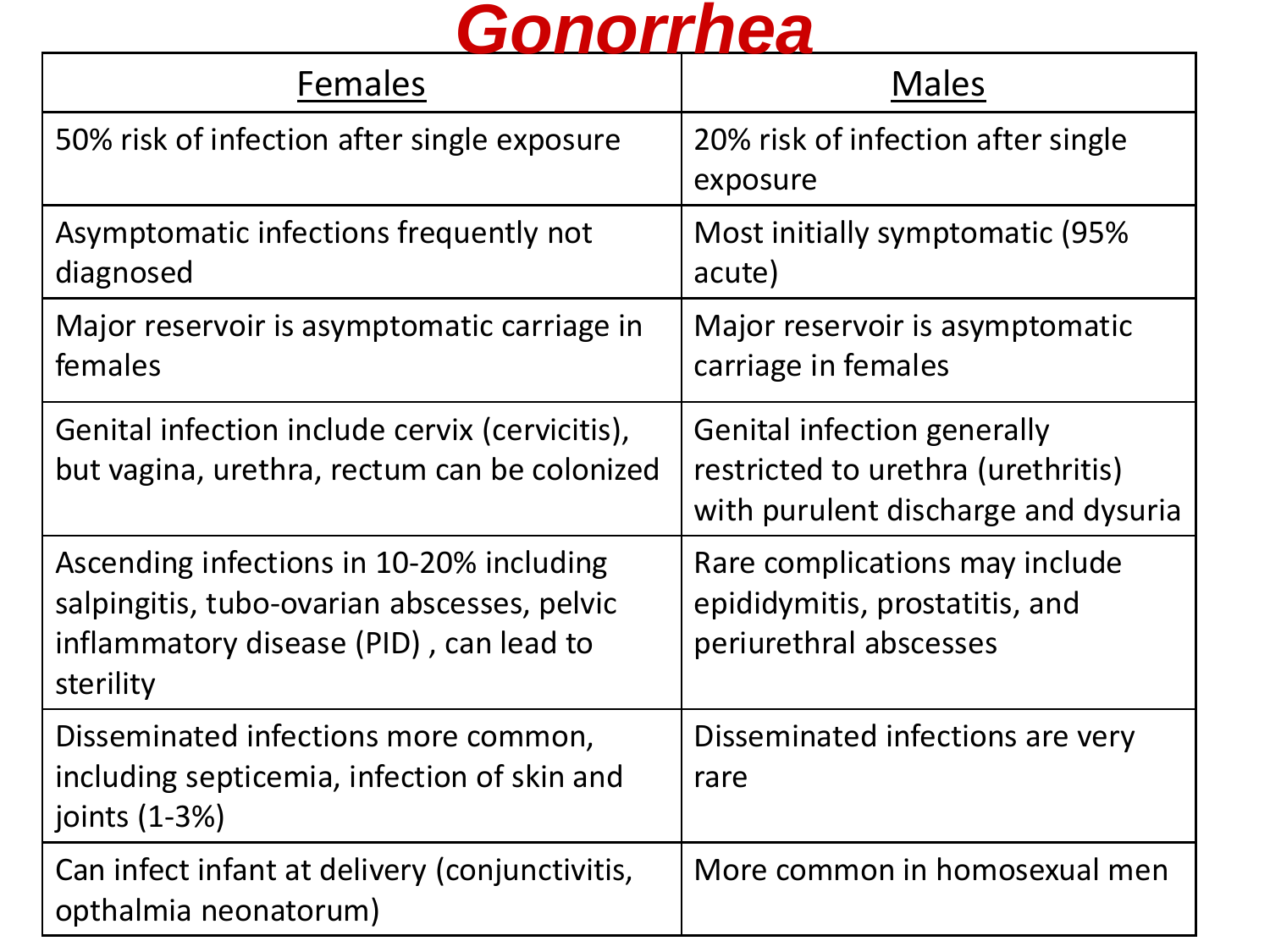### *Pathogenesis of Neisseria gonorrhoeae*

- **Fimbriated cells** attach to intact mucus membrane epithelium
- **Capacity to invade intact mucus membranes or skin with abrasions**
	- Adherence to mucosal epithelium
	- Penetration into and multiplication before passing through mucosal epithelial cells
	- Establish infection in the sub-epithelial layer
- **Most common sites of inoculation:**
	- **Cervix (cervicitis)** or vagina in the female
	- **Urethra (urethritis)** or penis in the male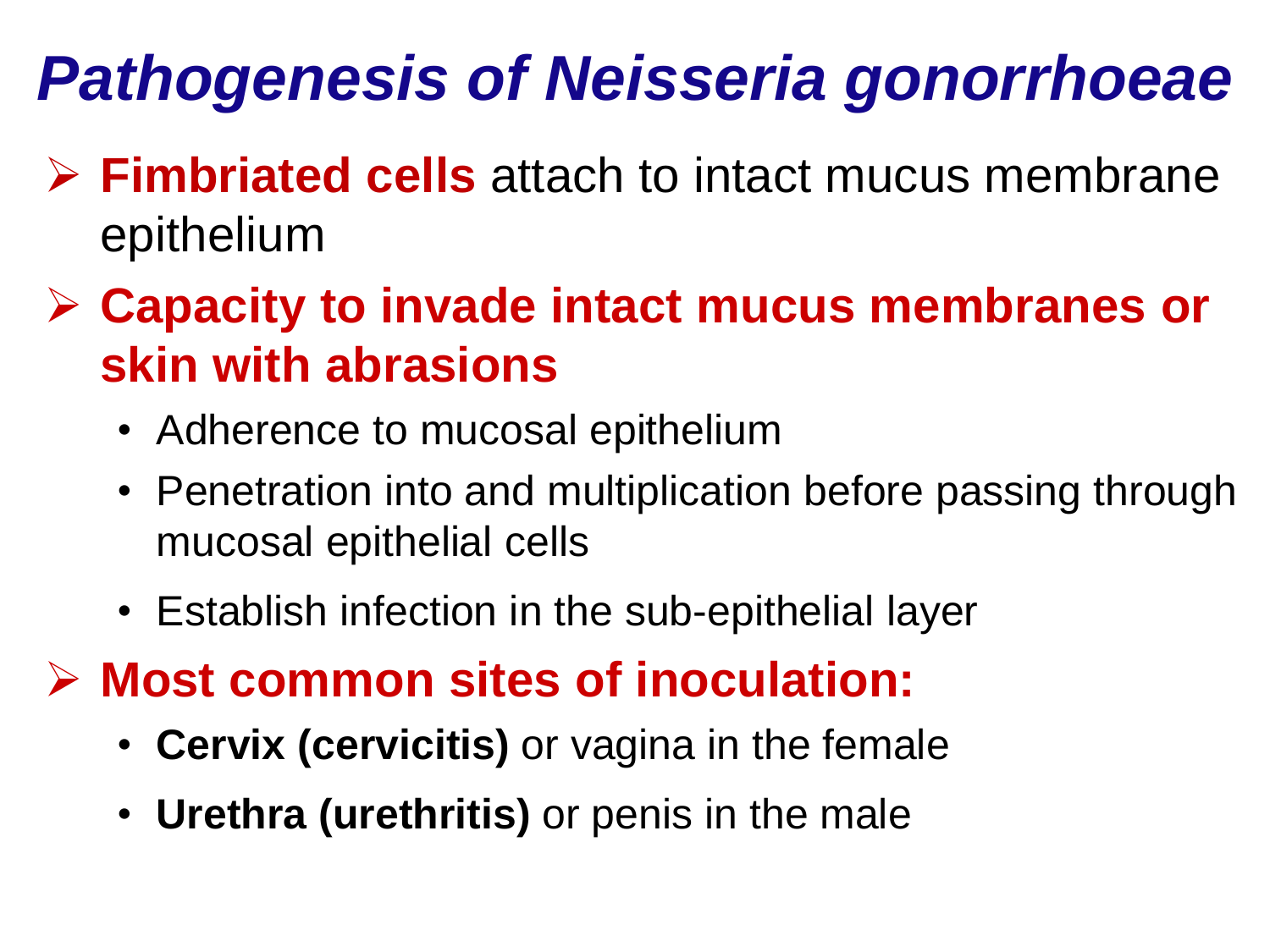# *Virulence Factors Associated with Neisseria gonorrhoeae*

| <b>Virulence Factor</b>      | <b>Biologic Effect</b>                                                                                                                                                     |  |
|------------------------------|----------------------------------------------------------------------------------------------------------------------------------------------------------------------------|--|
| Pilin                        | Protein that mediates initial attachment to nonciliated human cells (e.g., epithelium<br>of vagina, fallopian tube, and buccal cavity); interferes with neutrophil killing |  |
| Por protein (protein I)      | Porin protein-promotes intracellular survival by preventing phagolysosome fusion<br>in neutrophils                                                                         |  |
| Opa protein (protein II)     | Opacity protein-mediates firm attachment to eukaryotic cells                                                                                                               |  |
| Rmp protein (protein III)    | Reduction-modifiable protein-protects other surface antigens (Por protein, LOS)<br>from bactericidal antibodies                                                            |  |
| Transferrin-binding proteins | Mediate acquisition of iron for bacterial metabolism                                                                                                                       |  |
| Lactoferrin-binding proteins | Mediate acquisition of iron for bacterial metabolism                                                                                                                       |  |
| Hemoglobin-binding proteins  | Mediate acquisition of iron for bacterial metabolism                                                                                                                       |  |
| LOS                          | Lipooligosaccharide-has endotoxin activity                                                                                                                                 |  |
| IgA <sub>1</sub> protease    | Destroys immunoglobulin A <sub>1</sub> (role in virulence is unknown)                                                                                                      |  |
| $\beta$ -lactamase           | Hydrolyzes $\beta$ -lactam ring in penicillin                                                                                                                              |  |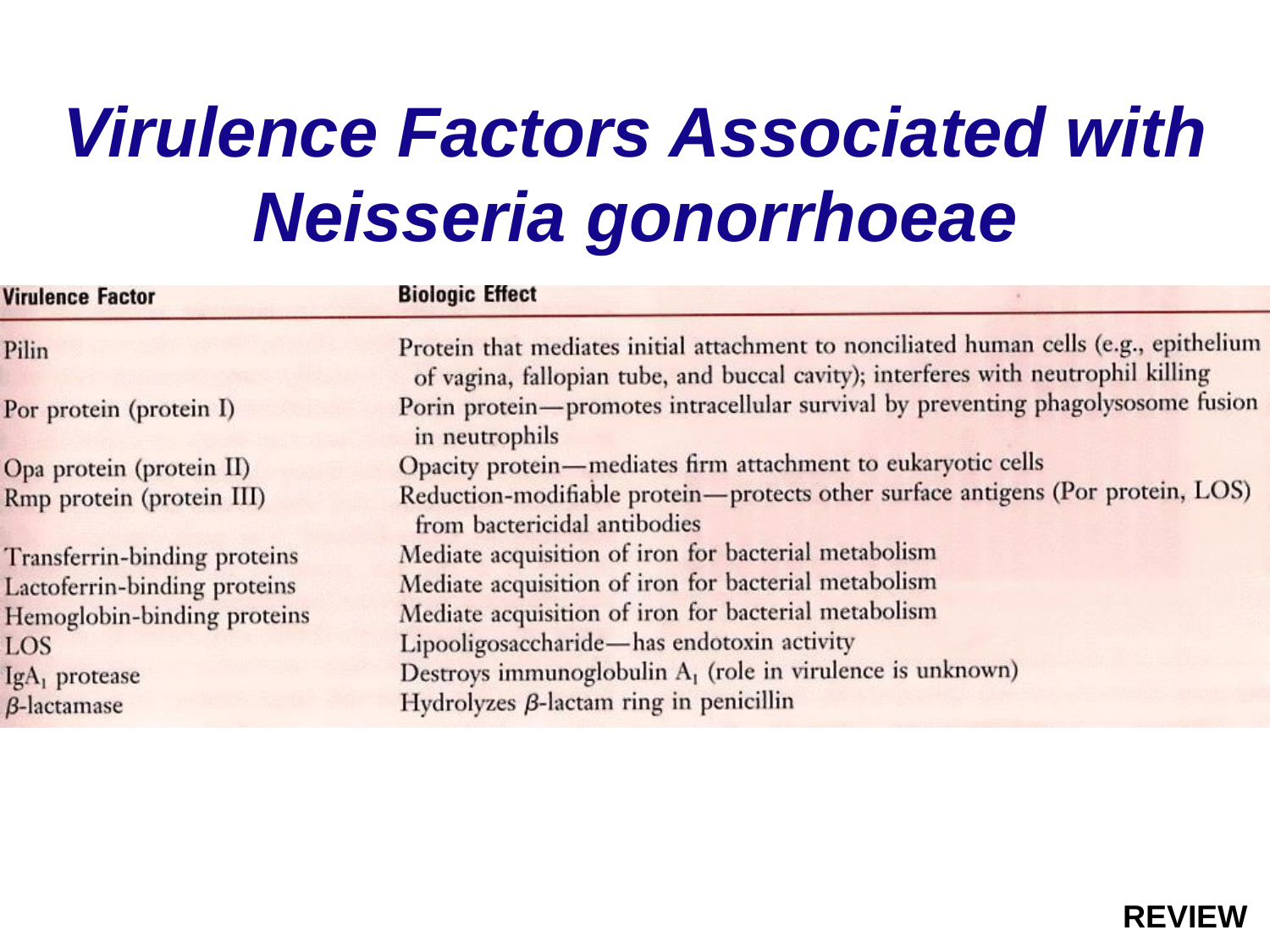# *Neisseria meningitidis*

*(meningococcus)*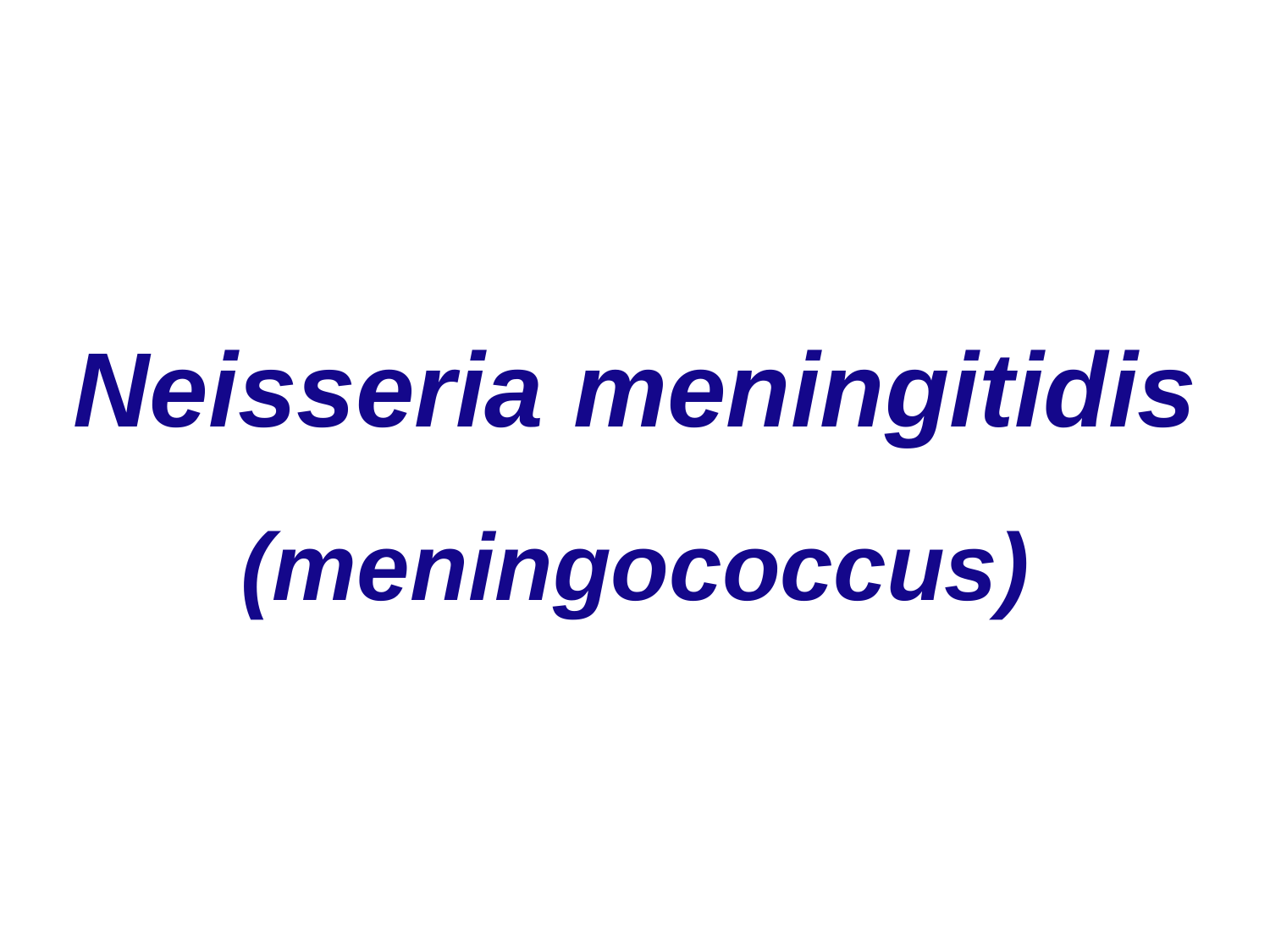#### *Neisseria meningitidis*

- Encapsulated small, gram-negative diplococci
- Second most common cause (behind *S. pneumoniae)* of **community-acquired meningitis** in previously healthy adults

#### **Pathogenicity:**

- **Pili-mediated**
- **Antiphagocytic** polysaccharide **capsule** allows systemic spread
- Toxic effects mediated by **lipooligosaccharide**
- ▶ Serogroups A, B, C, Y, W135 account for about 90% of all infections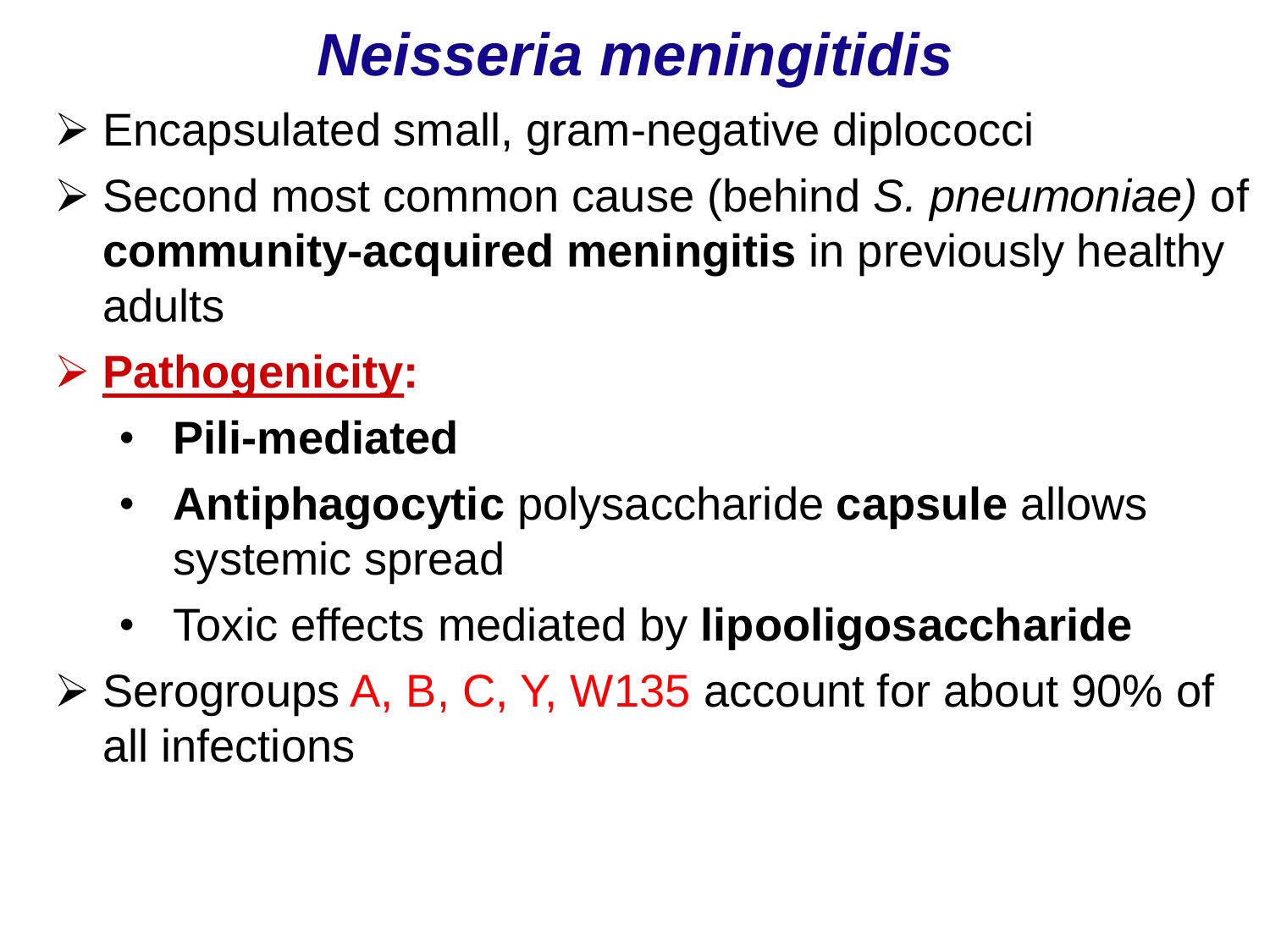# *Diseases Associated with Neisseria meningitidis*

- **Following dissemination of virulent organisms from the nasopharynx:**
	- **Meningitis**
	- **Septicemia**
	- **Meningoencephalitis**
	- **Pneumonia**
	- **Arthritis**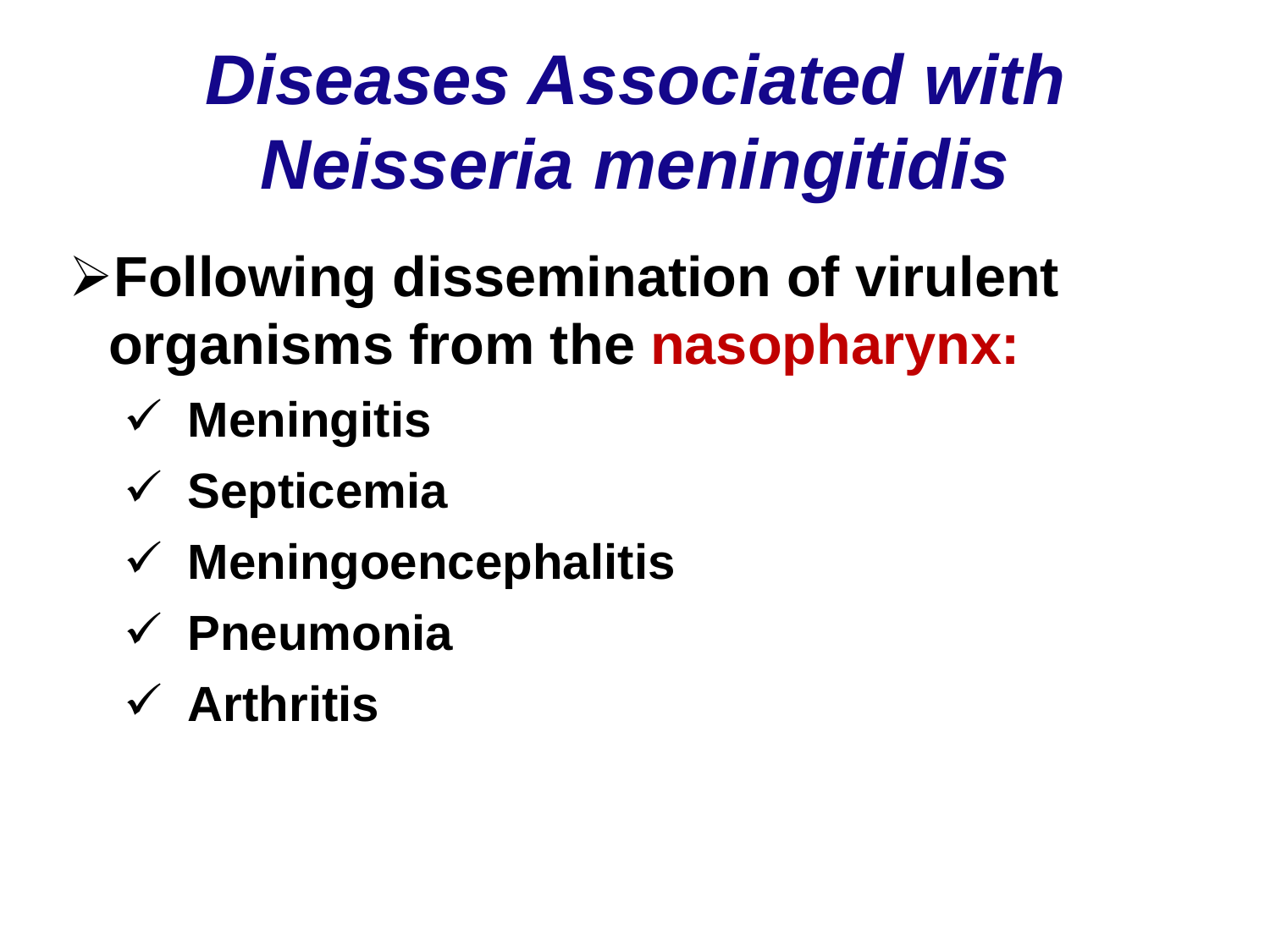## *[Neisseria meningitidis in](http://slideplayer.com/slide/9375853/)  Cerebrospinal Fluid*



**CSF gram stain showing Neisseria meningitidis**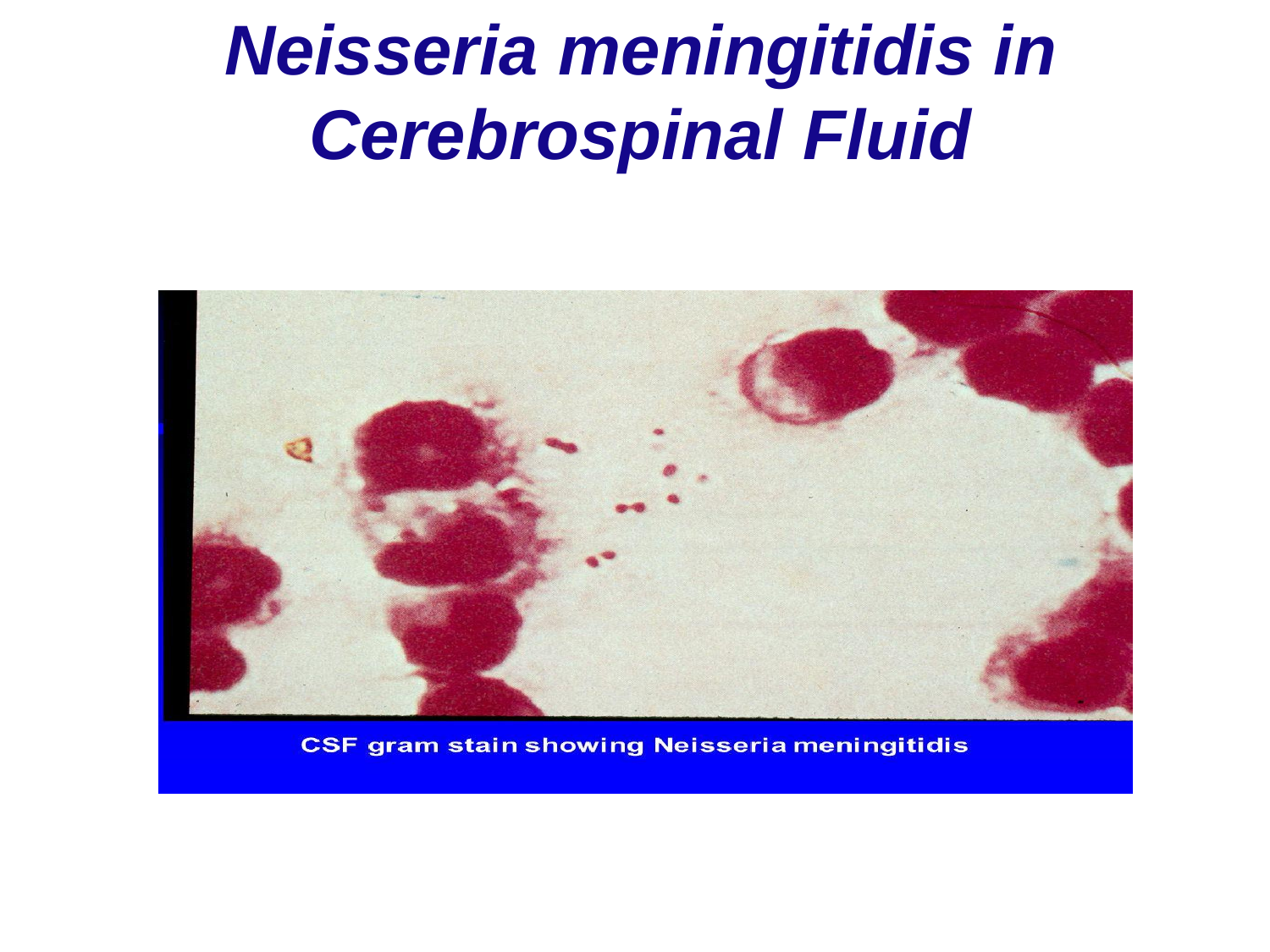# *Epidemiology of Meningococcal Disease*

- **Humans only natural hosts**
- **Person-to-person transmission** by aerosolization of respiratory tract secretions in crowded conditions
- **Close contact** with infectious person (e.g., family members, day care centers, military units, prisons, and other institutional settings)
- **≻ Highest incidence in children less than1-5 years** as passive maternal antibody declines and as infants immune system matures
- Commonly **colonize nasopharynx** of healthy individuals; highest oral and nasopharyngeal carriage rates in school-age children, young adults and lower socioeconomic groups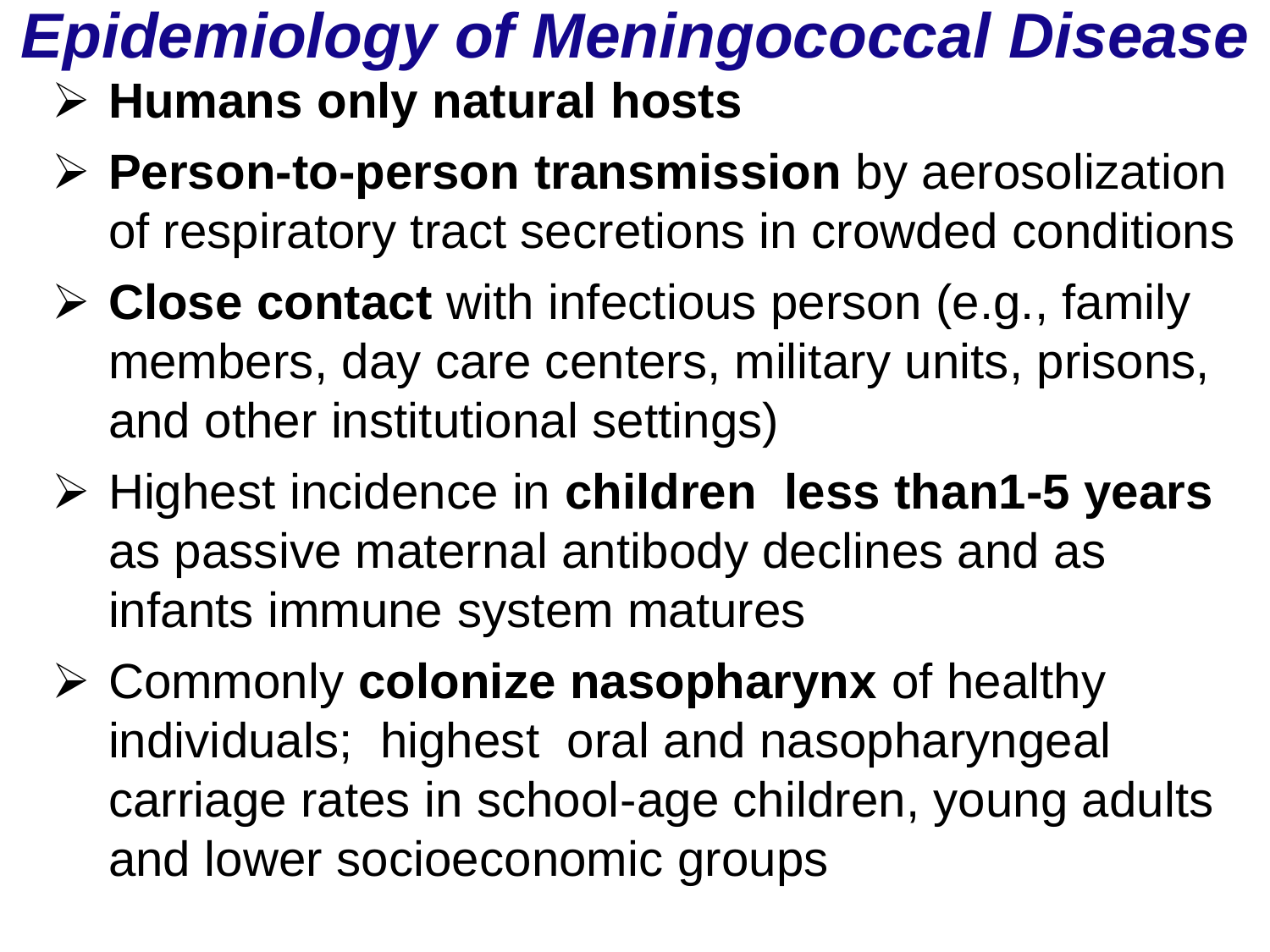#### *Pathogenesis of Meningococcal Disease*

- Specific receptors (GD1 ganglioside) for bacterial fimbriae on epithelial cells in **nasopharynx** of host
- Organisms are **internalized into phagocytic vacuoles**, **avoid intracellular killing**
- **Replicate intracellularly** and **migrate to subepithelial space**
- **production of endotoxin (lipid A of LOS**)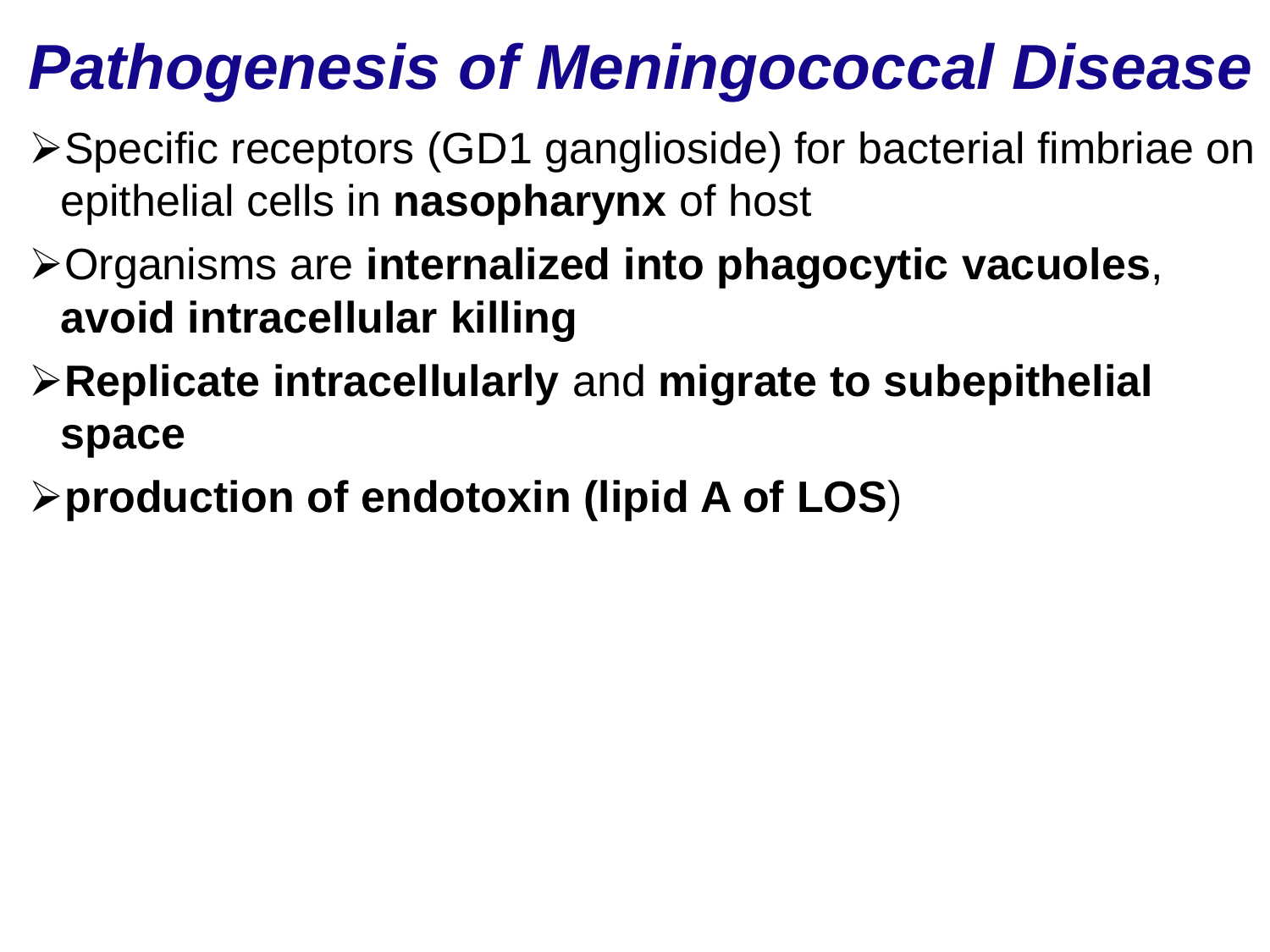## *Skin Lesions of Meningococcemia*

**Petechiae or hemorrhagic bullae.**